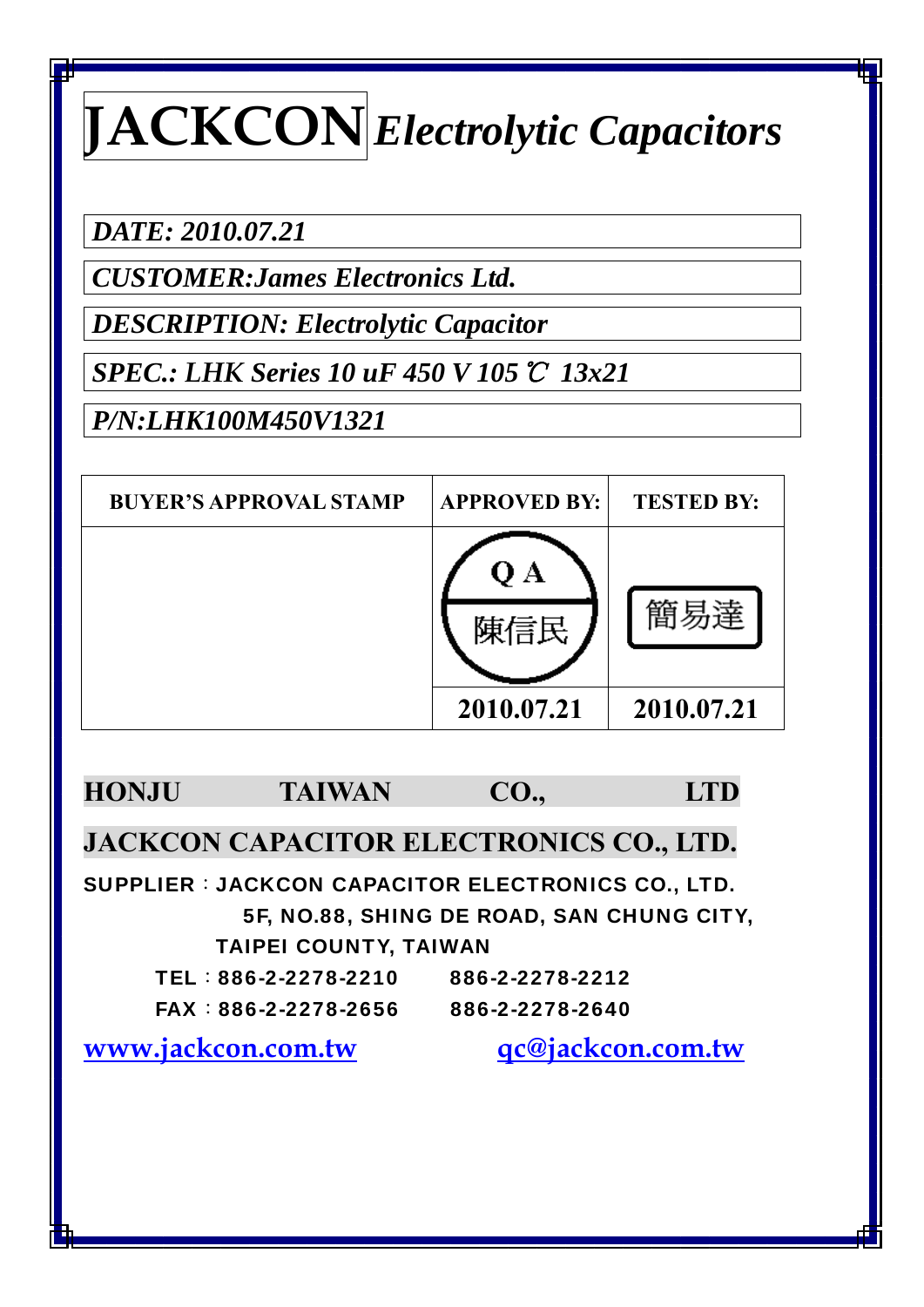# **JACKCON***Electrolytic Capacitors* **<sup>105</sup>**℃ *LHK***SERIES**

### ● 規格書

| <b>Item</b><br>Operating Temperature Range(°C)   |                                                               |      |     |                                                            |     | <b>Performance Characteristics</b><br>-40+105°C 6.3 to 100VDC<br>-25+105 $^{\circ}$ C 160 to 450VDC                                      |          |      |                                                                     |           |            |                                                     |             |     |      |          |                                    |               |
|--------------------------------------------------|---------------------------------------------------------------|------|-----|------------------------------------------------------------|-----|------------------------------------------------------------------------------------------------------------------------------------------|----------|------|---------------------------------------------------------------------|-----------|------------|-----------------------------------------------------|-------------|-----|------|----------|------------------------------------|---------------|
|                                                  |                                                               |      |     |                                                            |     |                                                                                                                                          |          |      |                                                                     |           |            |                                                     |             |     |      |          |                                    |               |
| Capacitance Tolerance (%)                        |                                                               |      |     |                                                            |     | ±20%                                                                                                                                     |          |      |                                                                     |           |            |                                                     |             |     |      |          |                                    |               |
| <b>Rated Voltage Range(v)</b>                    |                                                               |      |     |                                                            | 6.3 | 10                                                                                                                                       | 16       | 25   | 35                                                                  | 50        | 63         |                                                     |             |     |      |          | 100 160 200 250 350 400 450        |               |
|                                                  |                                                               |      |     |                                                            | 23  | 20                                                                                                                                       | 16       | 14   | 12                                                                  | 10        | 10         | 10                                                  | 15          | 15  | 16   | 20       | 20                                 | 20            |
| Dissipation Factor(tan $\delta$ %) max.          |                                                               |      |     |                                                            |     |                                                                                                                                          |          |      |                                                                     |           |            | For Capacitance > 1000uF, add 2% per another 1000uF |             |     |      |          |                                    |               |
|                                                  |                                                               |      |     |                                                            |     | $(+20^{\circ}\text{C}, \text{at } 120\text{Hz})$<br>$I \leq 0.01$ CV or 3(uA) After 1 minute<br>$I \leq 0.03$ CV or 3(uA) After 1 minute |          |      |                                                                     |           |            |                                                     |             |     |      |          |                                    |               |
|                                                  | Leakage Current (LC.)<br>$(\mu A / \text{after 1 min.})$ max. |      |     |                                                            |     |                                                                                                                                          |          |      | whichever is greater measured<br>With rated working voltage applied |           |            |                                                     |             |     |      |          | With rated working voltage applied |               |
| Life Test:                                       |                                                               |      |     |                                                            |     | $\Delta$ C/C<br>Within $\pm 20\%$ of the initial value                                                                                   |          |      |                                                                     |           |            |                                                     |             |     |      |          |                                    |               |
| <b>Load Life Test:</b><br>After 2000 Hrs at 105℃ |                                                               |      |     | Tan $\delta$<br>$\leq$ 200% of the initial specified value |     |                                                                                                                                          |          |      |                                                                     |           |            |                                                     |             |     |      |          |                                    |               |
| <b>Shelf Life Test:</b>                          |                                                               |      |     | LC.<br>$\leq$ The initial specified value                  |     |                                                                                                                                          |          |      |                                                                     |           |            |                                                     |             |     |      |          |                                    |               |
|                                                  | After 500 Hrs at 105°C<br><b>Detail specifications</b>        |      |     |                                                            |     |                                                                                                                                          |          |      |                                                                     |           |            | Conform to IEC 60384-4                              |             |     |      |          |                                    |               |
|                                                  |                                                               |      |     |                                                            |     |                                                                                                                                          |          |      |                                                                     |           |            |                                                     |             |     |      |          |                                    |               |
| & RIPPLE CURRENT:<br>Spec.                       |                                                               |      |     |                                                            |     |                                                                                                                                          |          |      |                                                                     |           |            |                                                     |             |     |      |          |                                    |               |
| <b>uF</b>                                        |                                                               |      | WV  |                                                            |     | <b>Maximum Ripple Current</b><br>SIZE(DxL)                                                                                               |          |      |                                                                     |           |            |                                                     |             |     |      |          |                                    |               |
| 10                                               |                                                               |      | 450 |                                                            |     | 92mA, rms, 120Hz at 105℃<br>13X21                                                                                                        |          |      |                                                                     |           |            |                                                     |             |     |      |          |                                    |               |
| Temperature Multipliers                          |                                                               |      |     |                                                            |     |                                                                                                                                          |          |      | Dimensions                                                          |           |            |                                                     |             |     |      |          |                                    | Unit $: \,mm$ |
|                                                  |                                                               |      |     |                                                            | 45  |                                                                                                                                          | $\phi$ D |      | 5                                                                   | 6.3       | 8          | 10                                                  | 13          | 16  |      | 18       | 22                                 | 25            |
| Temp(C)                                          | 105                                                           | 85   | 70  | 60                                                         |     |                                                                                                                                          | F        | 2.0  |                                                                     | 2.5       | 3.5        | 5.0                                                 | 5.0         | 7.5 |      | 7.5      | 10                                 | 12            |
| Multiplier 1.00                                  |                                                               | 1.40 |     | 1.65<br>1.90                                               |     | 2.10                                                                                                                                     | ¢d       | 0.5  |                                                                     | 0.5       | 0.5        | 0.6                                                 | 0.6         | 0.8 |      | 0.8      | 0.8                                | 1.0           |
| Multiplier for Ripple Current                    |                                                               |      |     |                                                            |     |                                                                                                                                          |          |      |                                                                     |           |            | VS, Frequency                                       |             |     |      |          |                                    |               |
|                                                  | CAP(uF)Hz                                                     |      |     | 50(60)                                                     |     | 120                                                                                                                                      |          | 400  |                                                                     | <b>1K</b> |            | 10K                                                 |             |     |      | 50K~100K |                                    |               |
|                                                  | $CAP \leq 10$                                                 |      |     | 0.8                                                        |     | 1                                                                                                                                        |          | 1.30 |                                                                     | 1.30      |            | 1.65                                                |             |     | 1.70 |          |                                    |               |
|                                                  | $10 <$ CAP $\leq$ 100                                         |      |     | 0.8                                                        |     | $\mathbf{1}$                                                                                                                             |          | 1.23 |                                                                     | 1.23      |            | 1.48                                                |             |     | 1.53 |          |                                    |               |
| Multiplier $\boxed{100 \text{ < CAP} \leq 1000}$ |                                                               |      |     | 0.8                                                        |     | $\mathbf{1}$                                                                                                                             |          | 1.16 |                                                                     | 1.16      |            | 1.35                                                |             |     | 1.38 |          |                                    |               |
|                                                  | $1000 <$ CAP                                                  |      |     | 0.8                                                        |     | $\mathbf{1}$                                                                                                                             |          | 1.11 |                                                                     | 1.11      |            | 1.25                                                |             |     | 1.28 |          |                                    |               |
|                                                  |                                                               |      |     |                                                            |     |                                                                                                                                          |          |      |                                                                     |           |            |                                                     |             |     |      |          | Unit: mm                           |               |
| Sleeve<br>Rubber end seal                        |                                                               |      |     |                                                            |     |                                                                                                                                          |          |      |                                                                     |           |            |                                                     |             |     |      |          |                                    |               |
|                                                  |                                                               |      |     |                                                            |     |                                                                                                                                          |          |      |                                                                     |           | $d\varphi$ |                                                     |             |     |      |          |                                    |               |
|                                                  |                                                               |      |     |                                                            |     |                                                                                                                                          |          |      |                                                                     |           |            |                                                     | $F \pm 0.5$ |     |      |          |                                    |               |
|                                                  |                                                               |      |     |                                                            |     |                                                                                                                                          |          |      |                                                                     |           |            |                                                     |             |     |      |          |                                    |               |
|                                                  |                                                               |      |     |                                                            |     |                                                                                                                                          |          |      |                                                                     |           |            |                                                     |             |     |      |          |                                    |               |
|                                                  | Safelv Device<br>L±1.5 max 15 min 5 min<br>D ± 0.5            |      |     |                                                            |     |                                                                                                                                          |          |      |                                                                     |           |            |                                                     |             |     |      |          |                                    |               |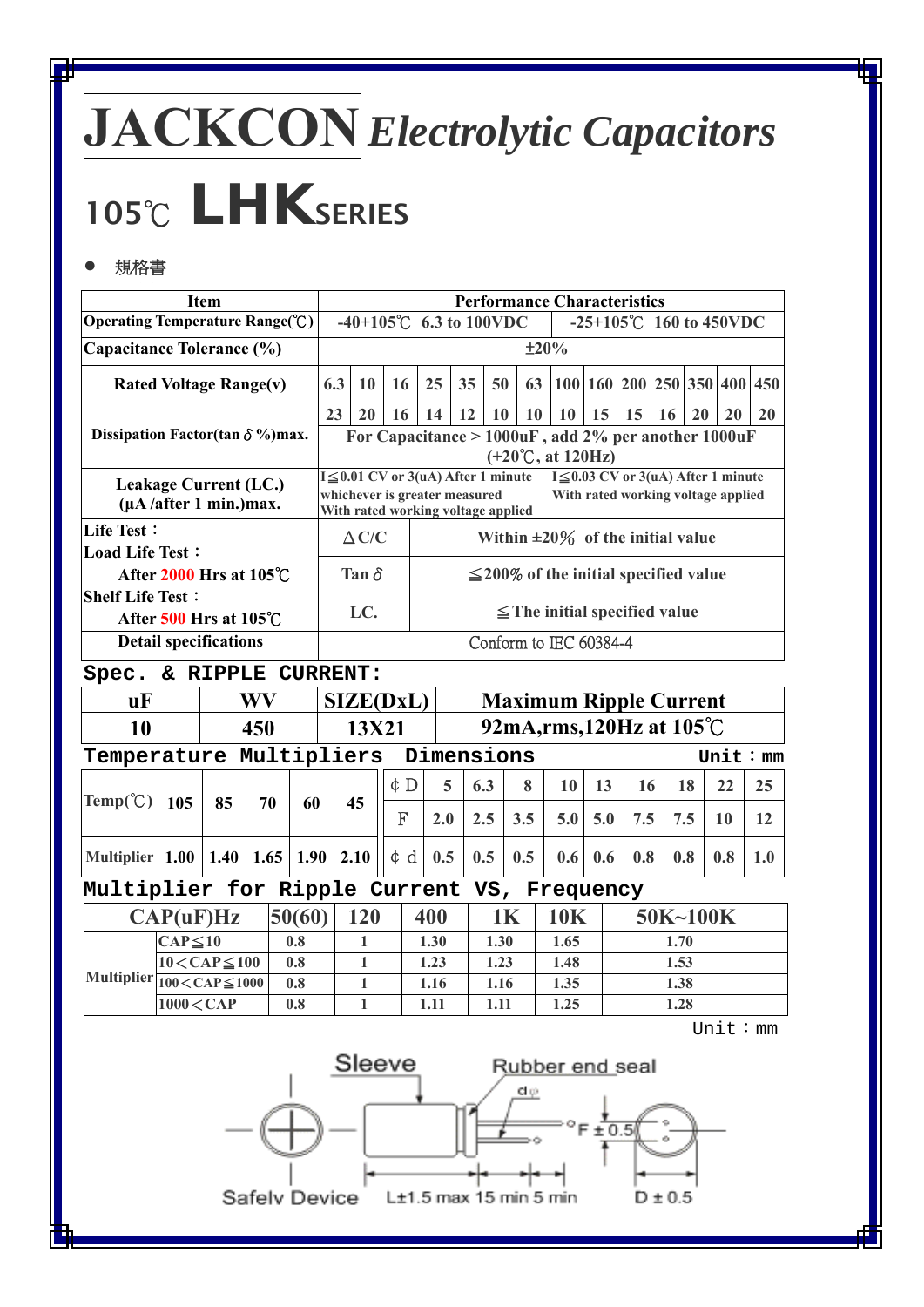## CONTENTS OF QUALITY ASSURANCE

SCOPE ASSURANCE METHOD CONTENTS

#### **Performance**

 **Unless otherwise specified, the capacitors shall be measured at +15**℃ **to +35**℃ , 45to75%RH. However, if any Doubt arises on the judgment, the measurement conditions shall be +20±1℃, 60to70%RH the test Conditions shall comply with IEC-60384-4.

1. Capacitance(CAP.)

| <b>Measuring frequency</b>                                        | :120Hz $\pm$ 20%             |
|-------------------------------------------------------------------|------------------------------|
| <b>Measuring voltage</b>                                          | :0.5V rms. $+1.5$ to 2.0V dc |
| <b>Measuring circuit</b>                                          | :Series equivalent circuit.  |
| Shall be within the specified capacitance tolerance.<br>Criteria: |                              |

 **2.Dissipation Factor (tan**δ**)** 

| <b>Measuring frequency</b> | :120Hz $\pm$ 20%             |
|----------------------------|------------------------------|
| <b>Measuring voltage</b>   | :0.5V rms. $+1.5$ to 2.0V dc |
| <b>Measuring circuit</b>   | :Series equivalent circuit.  |

 **Criteria: Shall not exceed the specified in the table of Ratings.** 

3. Leakage Current (L.C.)

 **DC l**eakage current shall be measure with rate voltage, which is applied through a resistor of 1,000 $\pm$ 10 $\Omega$  connected in series with the capacitors, at the end of a specified period after the capacitors reached the rated voltage across the terminals.

**Criteria: Shall not exceed the specified in the table of Ratings.**

- 4. Surge Voltage
	- 4.1 The surge DC rating is the maximum voltage to which the capacitor should be subjected under any conditions. This includes transients and peak ripple at the highest line voltage.
	- 4.2 Capacitors, connected in series with 1000 ohm resistors, shall withstand the surge test voltage applied at the rated of 1/2 minute on, 4 1/2 minutes off, for 1000 successive test cycles at 20°C (see the following table)

PERFORMANCE CHARACTERISTICS(continued)

|                           | Rated Voltage (WV) 6.3 10 16 25 35 50 63 100 160 200 250 |                         |  |                          |  |  |  |  |                                    |  |                                   | 350 | 400 | 450   |
|---------------------------|----------------------------------------------------------|-------------------------|--|--------------------------|--|--|--|--|------------------------------------|--|-----------------------------------|-----|-----|-------|
|                           | Surge Voltage $(SV)$ 10                                  |                         |  |                          |  |  |  |  |                                    |  | 13 20 32 44 63 79 125 200 250 300 | 400 | 450 | - 500 |
| Criteria:                 | Capacitance change                                       |                         |  |                          |  |  |  |  | : $\leq \pm 15\%$ of initial value |  |                                   |     |     |       |
| <b>Dissipation Factor</b> |                                                          |                         |  | : within specified value |  |  |  |  |                                    |  |                                   |     |     |       |
| Leakage Current           |                                                          | :within specified value |  |                          |  |  |  |  |                                    |  |                                   |     |     |       |
|                           | <b>Physical</b>                                          |                         |  |                          |  |  |  |  | :no broken and undamaged           |  |                                   |     |     |       |
|                           |                                                          |                         |  |                          |  |  |  |  |                                    |  |                                   |     |     |       |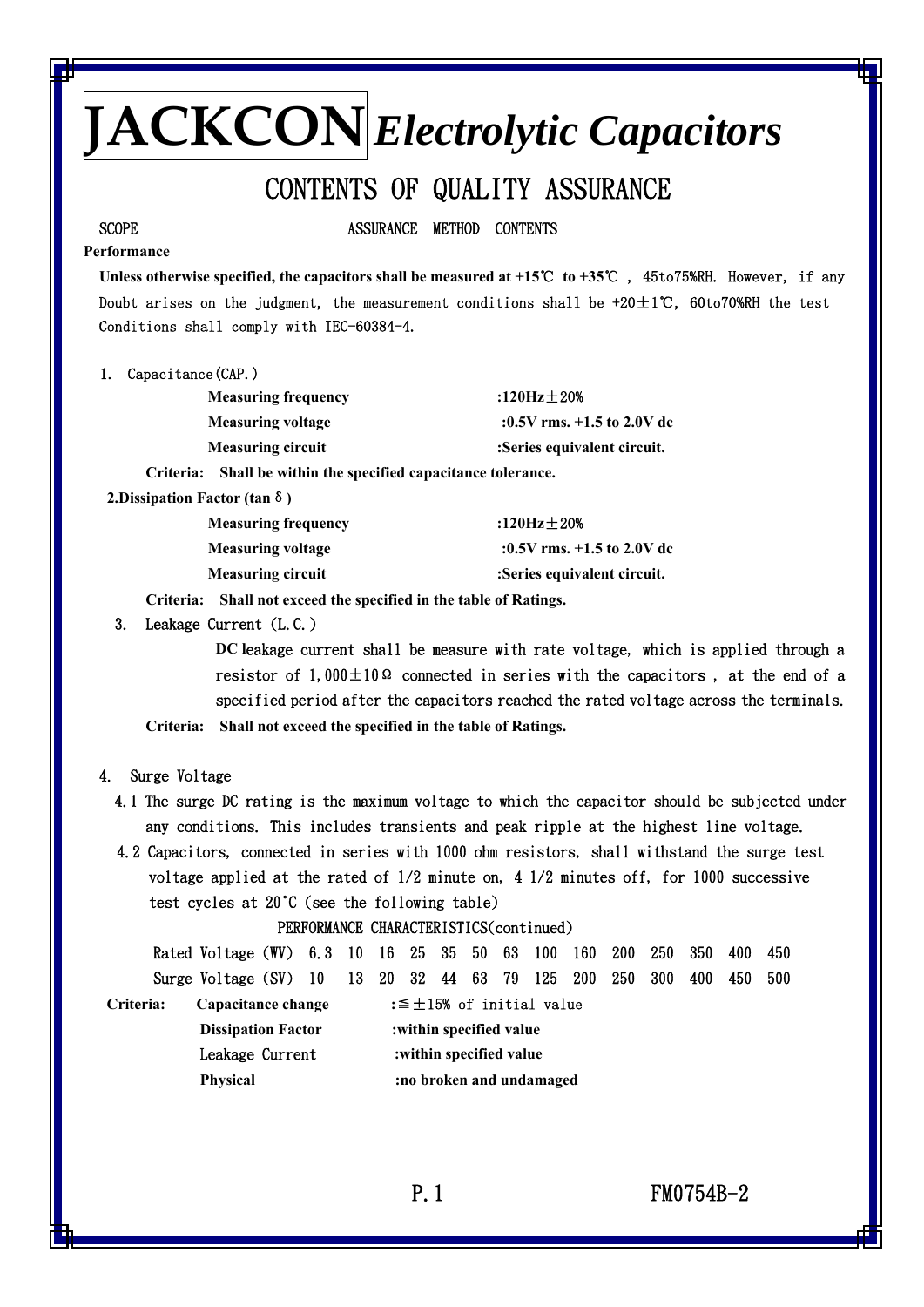### **Endurance characteristic**

| NO.                     | <b>Item</b>             | Condition                                                                                                                 |                        | Specification                        |
|-------------------------|-------------------------|---------------------------------------------------------------------------------------------------------------------------|------------------------|--------------------------------------|
| $\overline{\mathbf{5}}$ | <b>High</b>             | Capacitors shall be placed in oven<br>1.                                                                                  | Capacitance            | Within $\pm 20\%$ of the initial     |
|                         | temperature             | with application of ripple current                                                                                        | change                 | value                                |
|                         | load life test          | and rate voltage for $2000 \pm 12$ hrs                                                                                    | TAN δ                  | Less then 200% of specified          |
|                         |                         | at 105°C                                                                                                                  |                        | value                                |
|                         |                         | The capacitors should be use within<br>2.                                                                                 | Leakage                | Within specified value               |
|                         |                         | specified permissible ripple current<br>in each standard products table(the                                               | Current                |                                      |
|                         |                         | sum of DC working voltage and AC                                                                                          | Physical               | no broken and undamaged              |
|                         |                         | peak voltage shall be equal to the                                                                                        |                        |                                      |
|                         |                         | rated DC working voltage                                                                                                  |                        |                                      |
|                         |                         | The specified maximum permissible<br>3.                                                                                   |                        |                                      |
|                         |                         | ripple current in defined at 105℃<br>and 120 Hz<br>Then the capacitor shall be<br>4.<br>subjected to standard atmospheric |                        |                                      |
|                         |                         |                                                                                                                           |                        |                                      |
|                         |                         |                                                                                                                           |                        |                                      |
|                         |                         | conditions for 16 hours, after witch                                                                                      |                        |                                      |
|                         |                         | measurements shall be made.                                                                                               |                        |                                      |
| 6.                      | <b>High</b>             | After 500hrs test at 105℃ without                                                                                         | Capacitance            | Within $\pm 20\%$ of the initial     |
|                         | temperature             | rated working voltage.                                                                                                    | change                 | value                                |
|                         | shelf life test         | And then the capacitor shall be                                                                                           | TAN δ                  | Less then 200% of specified          |
|                         |                         | subjected to standard atmospheric                                                                                         |                        | value                                |
|                         |                         | conditions for 16 hours, after witch                                                                                      | Leakage                | Within specified value               |
|                         |                         | measurements shall be made.                                                                                               | Current                |                                      |
|                         |                         |                                                                                                                           | Physical               | no broken and undamaged              |
| 7.                      | <b>Rotational</b>       | Capacitor is place in a oven whose                                                                                        | Capacitance            | Within $\pm 10\%$ of the initial     |
|                         | temperature             | temperature follow specific regulation                                                                                    | change                 | value                                |
|                         | test                    | to change. The specific regulations is                                                                                    | TAN δ                  | Within specified value               |
|                         |                         | "+25°C (1 hr) $\rightarrow$ +105°C (2 hrs) $\rightarrow$                                                                  |                        |                                      |
|                         |                         | +25°C $(0.5 \text{ hr}) \rightarrow -25$ °C $(2 \text{ hrs}) \rightarrow$                                                 | Leakage                | Within specified value               |
|                         |                         | +25°C $(0.5 \text{ hr})$ ", and it called a                                                                               | Current                |                                      |
|                         |                         | cycle. The test totals 10 cycles.                                                                                         | Physical               | no broken and undamaged              |
|                         |                         | And then the capacitor shall be<br>subjected to standard atmospheric                                                      |                        |                                      |
|                         |                         | conditions for 16 hours, after witch                                                                                      |                        |                                      |
|                         |                         | measurements shall be made.                                                                                               |                        |                                      |
|                         |                         |                                                                                                                           |                        |                                      |
|                         |                         |                                                                                                                           |                        |                                      |
| 8.                      | <b>Humidity</b><br>test | Capacitors shall be exposed for $500 \pm$                                                                                 | Capacitance            | Within $\pm 10\%$ of the initial     |
|                         |                         | 8hrs in an atmosphere of 90~95%R.H<br>at 40°C. And then the capacitor shall                                               | change<br>TAN $\delta$ | value<br>Less then 120% of specified |
|                         |                         | be subjected to standard atmospheric                                                                                      |                        | value                                |
|                         |                         | conditions for 16 hours, after witch                                                                                      | Leakage                | Within specified value               |
|                         |                         | measurements shall be made.                                                                                               | Current                |                                      |
|                         |                         |                                                                                                                           | Physical               | no broken and undamaged              |
|                         |                         |                                                                                                                           |                        |                                      |
|                         |                         |                                                                                                                           |                        |                                      |
|                         |                         |                                                                                                                           |                        |                                      |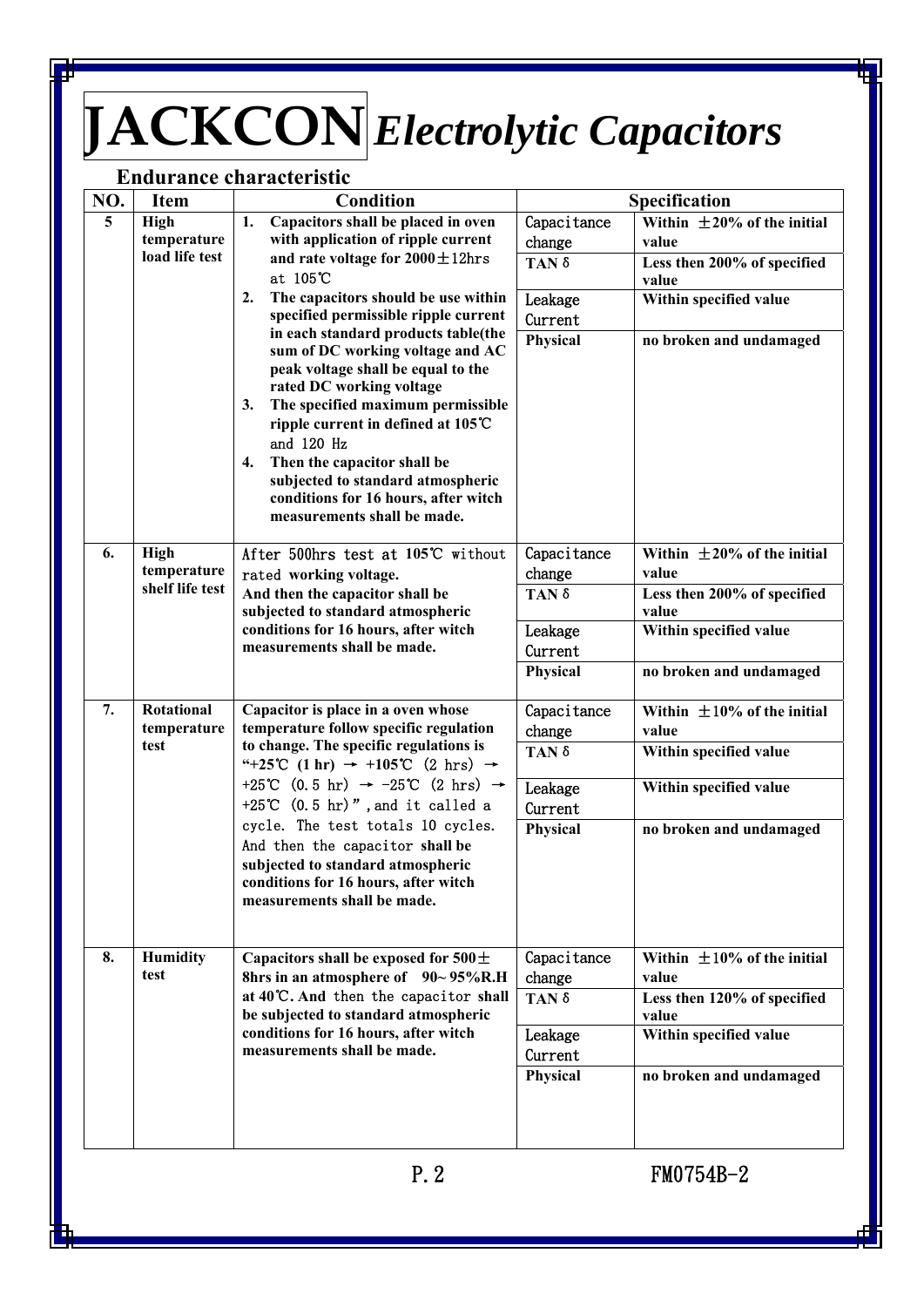| 9.                                                                                                                                              | Low<br>temperature       | Capacitor are place at -40 $\pm$ 3°C for 72 $\pm$<br>4hrs. And then the capacitor shall be                                                                                                                                                         | Capacitance<br>change          | Within $\pm 10\%$ of the initial<br>value         |  |  |  |
|-------------------------------------------------------------------------------------------------------------------------------------------------|--------------------------|----------------------------------------------------------------------------------------------------------------------------------------------------------------------------------------------------------------------------------------------------|--------------------------------|---------------------------------------------------|--|--|--|
|                                                                                                                                                 | test                     | subjected to standard atmospheric<br>conditions for 16 hours, after witch                                                                                                                                                                          | TAN δ                          | Within specified value                            |  |  |  |
|                                                                                                                                                 |                          | measurements shall be made.                                                                                                                                                                                                                        | Leakage<br>Current             | Within specified value                            |  |  |  |
|                                                                                                                                                 |                          |                                                                                                                                                                                                                                                    | Physical                       | no broken and undamaged                           |  |  |  |
| 10.                                                                                                                                             | <b>Vibration</b><br>test | Fix it at the point 4mm or less form<br>1.<br>body. For ones of 12.5mm or 25mm                                                                                                                                                                     | Capacitance<br>change          | Within $\pm 10\%$ of the initial<br>value         |  |  |  |
|                                                                                                                                                 |                          | or more length, use separate fixture.<br>Direction and during of vibration:3<br>2.                                                                                                                                                                 | TAN $\delta$                   | Within specified value                            |  |  |  |
|                                                                                                                                                 |                          | orthogonal direction each for 2hrs<br>total 6hrs.                                                                                                                                                                                                  | Leakage<br><b>Current</b>      | Within specified value                            |  |  |  |
|                                                                                                                                                 |                          | 3. Mutually frequency:<br>10 to 55Hz reciprocation for 1 min.<br>4. Total amplitude: 1.5mm                                                                                                                                                         | Physical                       | no broken and undamaged                           |  |  |  |
| 11.                                                                                                                                             | <b>Reflow test</b>       | 1. IR Reflow                                                                                                                                                                                                                                       | Capacitance<br>change          | Within $\pm 10\%$ of the initial<br>value         |  |  |  |
|                                                                                                                                                 |                          | <b>TEMP</b>                                                                                                                                                                                                                                        | $TAN \delta$                   | Within specified value                            |  |  |  |
|                                                                                                                                                 |                          | T4<br>T3<br>T2<br>T1<br>ť2<br>t1<br>Time                                                                                                                                                                                                           | Leakage<br>Current<br>Physical | Within specified value<br>no broken and undamaged |  |  |  |
|                                                                                                                                                 |                          | Temp (T1~T2)<br>Preheat<br>$100 - 150$ C<br>Time (t1) max<br>40 sec<br><b>Duration</b><br>Temp(T3)<br>260°C<br>Time $(t2)$ max<br>10 sec<br>Temp(T4)<br>270C<br>Peck<br>Time $(t3)$ max<br>5 sec<br><b>Reflow</b><br><b>Twice or less</b><br>cycle |                                |                                                   |  |  |  |
| Solder bath method:<br>2.<br>Solder temperature:260±3℃<br>Immersion time: 5+1/-0 sec<br>Thickness of heat shunt<br>(Printed wiring board):1.6mm |                          |                                                                                                                                                                                                                                                    |                                |                                                   |  |  |  |
|                                                                                                                                                 |                          | <b>Soldering iron method:</b><br>3.<br>Bit temperature: $350 \pm 10^{\circ}$ C<br>Application time of soldering<br>Iron: $3+1/-0$ sec                                                                                                              |                                |                                                   |  |  |  |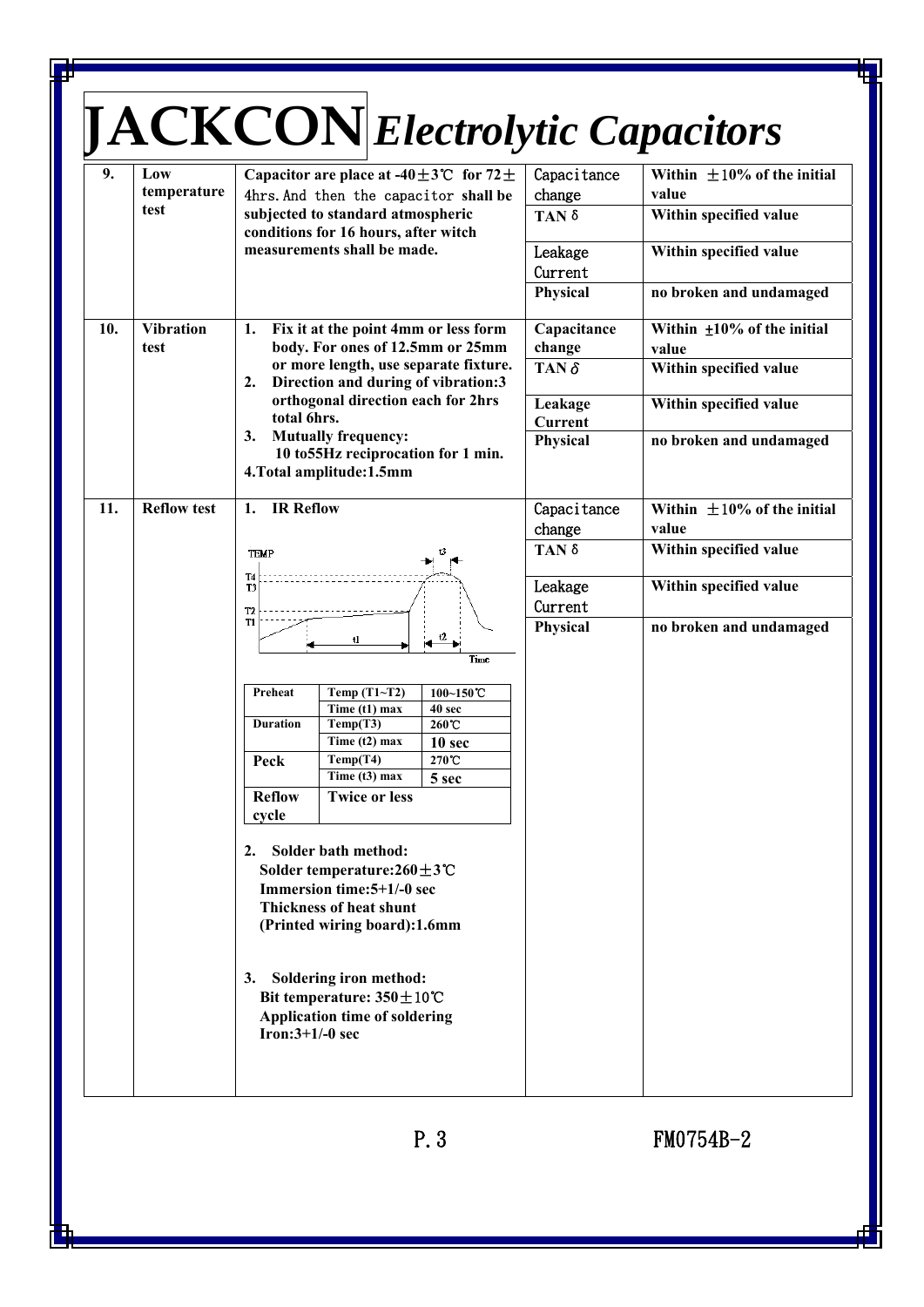| 12.        | Solderability      | <b>JACKCONElectrolytic Capacitors</b><br>After the lead wire fully immersed in the solder for $2\pm0.1$ sec at a temperature of                                                                                                                                       |                                                                                                                                                                     |
|------------|--------------------|-----------------------------------------------------------------------------------------------------------------------------------------------------------------------------------------------------------------------------------------------------------------------|---------------------------------------------------------------------------------------------------------------------------------------------------------------------|
|            | test               | 245 $±2$ °C, the solder coating must be more then 95%                                                                                                                                                                                                                 |                                                                                                                                                                     |
| 13.        | Mechanical         | The test is about lead tabs strength.<br>1.<br>2.<br><b>Tension test:</b><br>The lead tabs shall not be broken or any malformed condition after fixing<br>capacitor vertically and pressing the following weight on the lead tabs of capacitor<br>for $10 \pm 1$ sec. |                                                                                                                                                                     |
|            |                    | Lead tabs diameter(mm)                                                                                                                                                                                                                                                | Weight(Kg)                                                                                                                                                          |
|            |                    | $\leq$ 0.5                                                                                                                                                                                                                                                            | 0.5                                                                                                                                                                 |
|            |                    | $0.6 - 0.8$                                                                                                                                                                                                                                                           | 1.0                                                                                                                                                                 |
|            |                    | >0.8                                                                                                                                                                                                                                                                  | 2.5                                                                                                                                                                 |
|            |                    | Lead tabs diameter(mm)                                                                                                                                                                                                                                                | Weight(Kg)                                                                                                                                                          |
|            |                    | ≤ 0.5                                                                                                                                                                                                                                                                 | 0.5                                                                                                                                                                 |
|            |                    | $0.6 - 0.8$                                                                                                                                                                                                                                                           | 1.0                                                                                                                                                                 |
|            |                    | >0.8                                                                                                                                                                                                                                                                  | 2.5                                                                                                                                                                 |
|            | <b>Safety vent</b> | Condition: Apply a reverse voltage with current 1 amp. (DC reverse voltage test)<br>Criteria:<br>gas generation or expulsion of a part of the inside element is allowable.                                                                                            | When the pressure relief vent operated, the capacitor shall not flame although<br>If the vent does not operate with the voltage applied for 30 minutes, the test is |
| 14.<br>15. | <b>Standards</b>   | Considered to be passed.<br>Satisfies Characteristic W of IEC-60384-4,18                                                                                                                                                                                              |                                                                                                                                                                     |

P. 4 FM0754B-2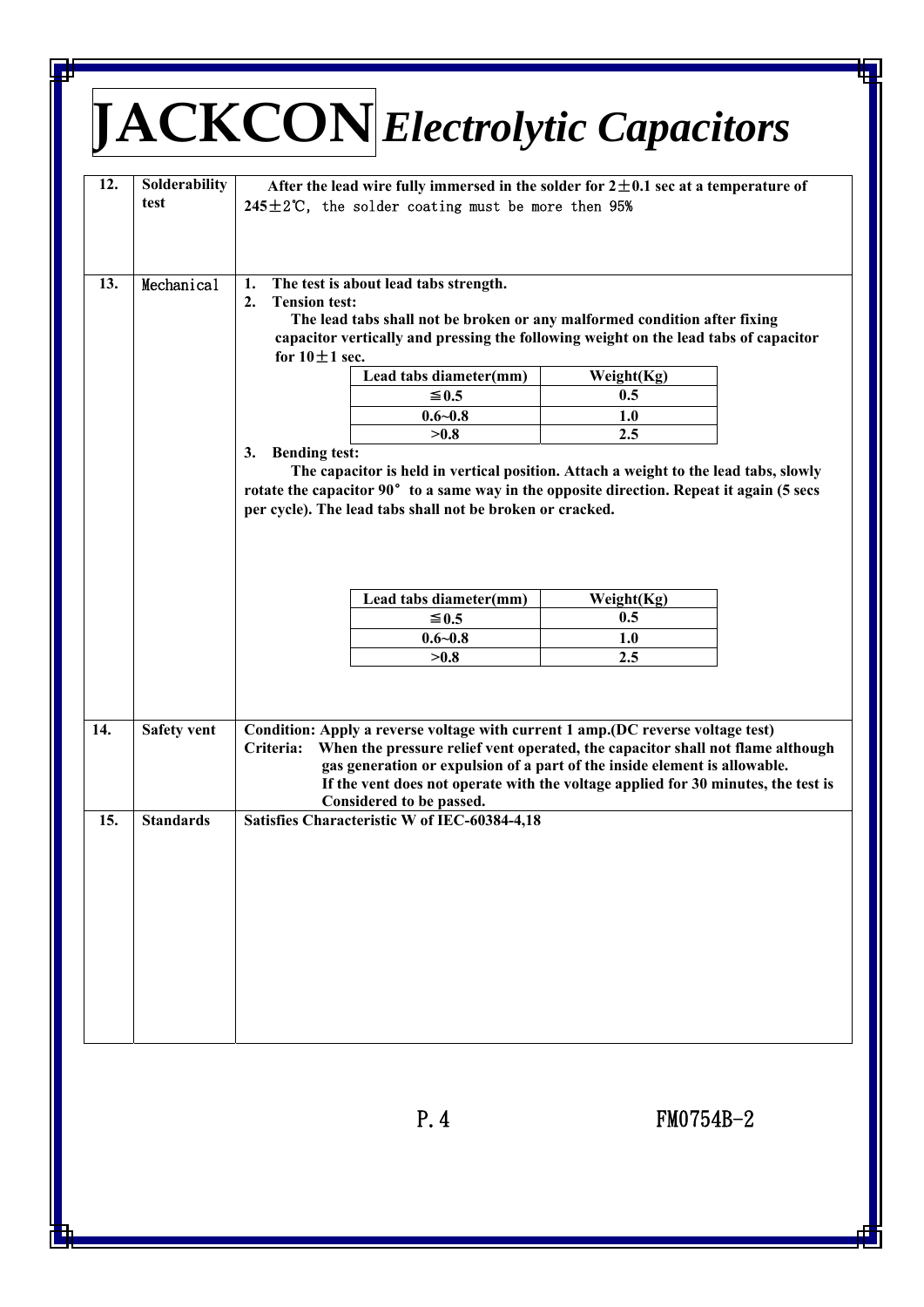|                 | $\textbf{[IACKCON]}$ Electrolytic Capacitors |            |                         |                    |                          |                       |                |                     |                      |     |                       |           |
|-----------------|----------------------------------------------|------------|-------------------------|--------------------|--------------------------|-----------------------|----------------|---------------------|----------------------|-----|-----------------------|-----------|
|                 |                                              |            |                         |                    | <b>CODE CONSTRUCTION</b> |                       |                |                     |                      |     |                       |           |
|                 |                                              |            | 100                     | M                  | 450                      | V                     |                | 13                  | 21                   |     |                       |           |
|                 | <b>Series</b><br>(1)                         |            | Capacitance<br>(2)      | <u>Tol.</u><br>(3) | <b>Voltage</b><br>(4)    | <b>Sleeve</b><br>(5)  | Dia.<br>(6)    |                     | <b>Length</b><br>(7) |     | <b>Forming</b><br>(8) |           |
| (1) Series:     |                                              |            |                         |                    |                          |                       |                |                     |                      |     |                       |           |
| <b>LGK</b>      | <b>LHK</b>                                   | <b>LMK</b> | <b>LSM</b>              | <b>LEK</b>         | <b>LPS</b>               | <b>LKP</b>            |                | <b>LNP</b>          | <b>LLK</b>           |     | <b>LBP</b>            |           |
|                 | Capacitance (uF):                            |            |                         |                    |                          |                       |                |                     |                      |     |                       |           |
| $\mu$ F         | 0.1                                          |            |                         | 10                 | 100                      |                       | 1000           |                     | 10000                |     | 1.5                   |           |
| Code            | 0R1                                          | 010        |                         | 100                | 101                      |                       | 102            |                     | 103                  |     | 1R <sub>5</sub>       |           |
| $\mu$ F         | 0.22                                         | 2.2        |                         | 22                 | 220                      |                       | 2200           |                     | 22000                |     | 15                    |           |
| Code            | R22                                          | 2R2        |                         | 220                | 221                      |                       | 222            |                     | 223                  |     | 150                   |           |
| $\mu$ F         | 0.33                                         | 3.3        |                         | 33                 | 330                      |                       | 3300           |                     | 33000                |     | 150                   |           |
| Code<br>$\mu$ F | R33<br>0.47                                  | 3R3<br>4.7 |                         | 330<br>47          | 331<br>470               |                       | 332<br>4700    |                     | 333<br>47000         |     | 151<br>1500           |           |
| Code            | R47                                          | 4R7        |                         | 470                | 471                      |                       | 472            |                     | 473                  |     | 152                   |           |
| 3)              | <b>Tolerance:</b>                            |            |                         |                    |                          |                       |                |                     |                      |     |                       |           |
| Code            |                                              |            | K                       |                    | M                        |                       |                |                     |                      |     |                       |           |
| Tolerance       |                                              | ±5%        | ±10%                    |                    | ±20%                     |                       |                |                     |                      |     |                       |           |
| 4)              | <b>Working Voltage (V):</b>                  |            |                         |                    |                          |                       |                |                     |                      |     |                       |           |
| 6.3             |                                              | 10         | 16                      |                    | 25                       |                       |                | 35                  |                      | 50  |                       | 63        |
| 100             |                                              | 160        | 200                     |                    | 250                      |                       |                | 350                 |                      | 400 |                       | 450       |
| 5) Sleeve:      |                                              |            |                         |                    |                          |                       |                |                     |                      |     |                       |           |
| Code            | $\overline{\mathsf{V}}$                      | E          |                         |                    |                          |                       |                |                     |                      |     |                       |           |
| Sleeve          | <b>PVC</b>                                   | <b>PET</b> |                         |                    |                          |                       |                |                     |                      |     |                       |           |
|                 | 6) Diameter (mm):                            |            |                         |                    |                          |                       |                |                     |                      |     |                       |           |
| 4               | 5                                            |            | 6                       |                    | 8                        | 10                    |                | 13                  |                      |     | 16                    | 18        |
| 22              | 25                                           |            | 30                      |                    | 35                       | 51                    |                | 64                  |                      |     | 77                    | 90        |
|                 | Length (mm):                                 |            |                         |                    |                          |                       |                |                     |                      |     |                       |           |
| 5               |                                              | 9<br>33    | 11                      |                    | 12                       | 14                    |                | 16                  | 20                   |     | 21                    | 25        |
| 26<br>75        | 31<br>83                                     | 96         | 36<br>100               |                    | 115                      | 42<br>45<br>40<br>121 |                | 130                 | 50<br>140            |     | 53<br>144             | 65<br>157 |
|                 | (8) Forming (optional):                      |            |                         |                    |                          |                       |                |                     |                      |     |                       |           |
|                 | Taping + pitch (mm)                          |            | Cutting $+$ length (mm) |                    |                          |                       |                | $Kink + pitch (mm)$ |                      |     |                       |           |
|                 | TB <sub>2</sub>                              |            |                         | C3.3               |                          |                       | K <sub>5</sub> |                     |                      |     |                       |           |
|                 | <b>TB2.5</b>                                 |            |                         | C3.5               |                          |                       |                |                     |                      |     |                       |           |
|                 | `TB3.5                                       |            |                         | C <sub>5</sub>     |                          |                       |                |                     |                      |     |                       |           |
|                 | TB5                                          |            |                         | C <sub>7</sub>     |                          |                       |                |                     |                      |     |                       |           |
|                 |                                              |            |                         |                    | P. 5                     |                       |                |                     |                      |     | FM0754B-2             |           |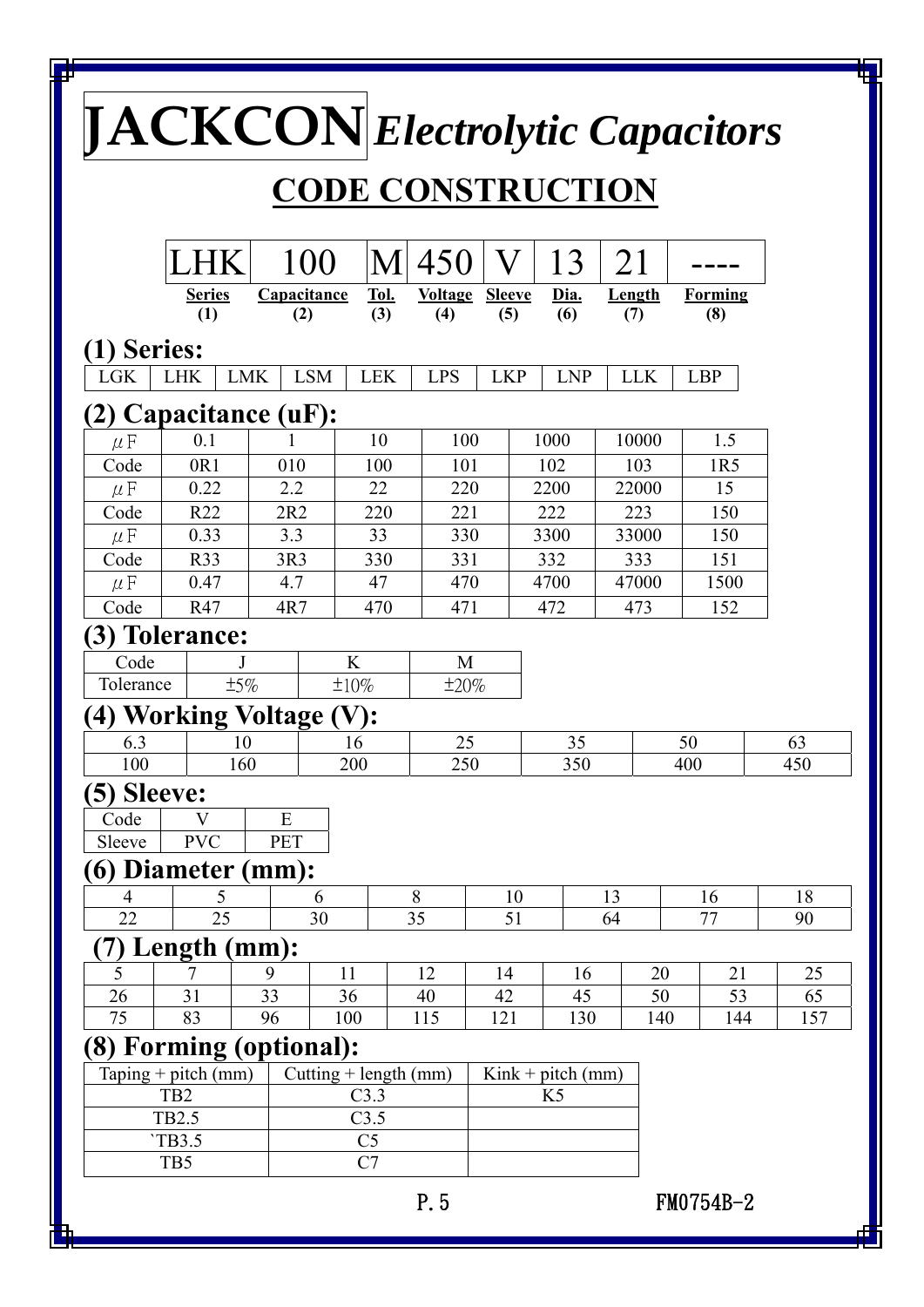# LABEL

## **FRONT**

| <b>JACKCON</b>            | <b>Electrolytic Capacitor</b> |                  |  |  |  |  |  |
|---------------------------|-------------------------------|------------------|--|--|--|--|--|
| <b>Capacitance Range:</b> | 10                            | uF               |  |  |  |  |  |
| <b>Voltage Range:</b>     | 450                           | V                |  |  |  |  |  |
| <b>Quantity:</b>          | 250                           | pcs              |  |  |  |  |  |
| Remark: $13*21$           | $105^{\circ}$ C               | <b>RoHS</b>      |  |  |  |  |  |
| <b>MADE IN TAIWAN</b>     |                               | <b>COMPLIANT</b> |  |  |  |  |  |

## Lot No : 8 070313-000314 **DATE LOT NO.**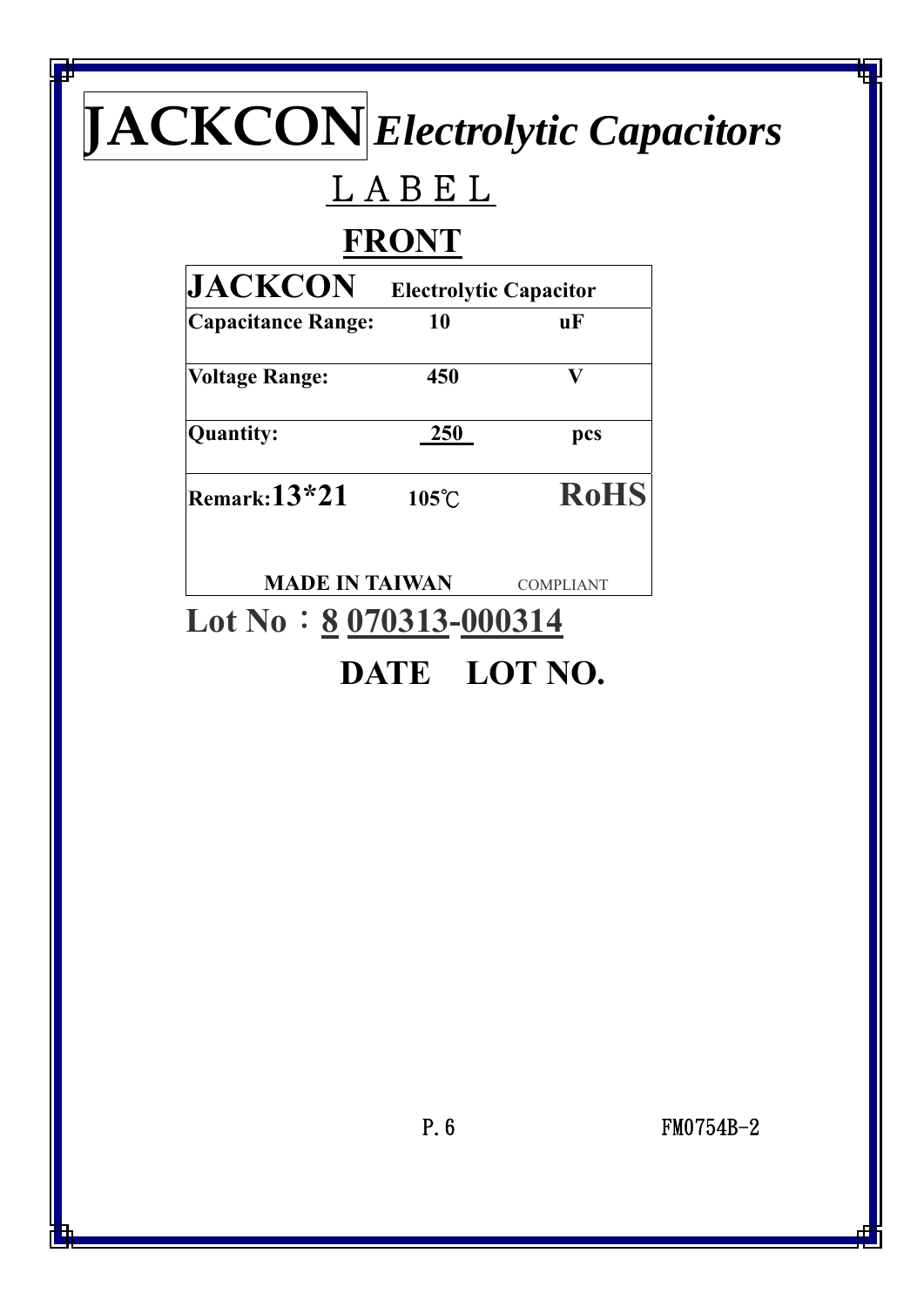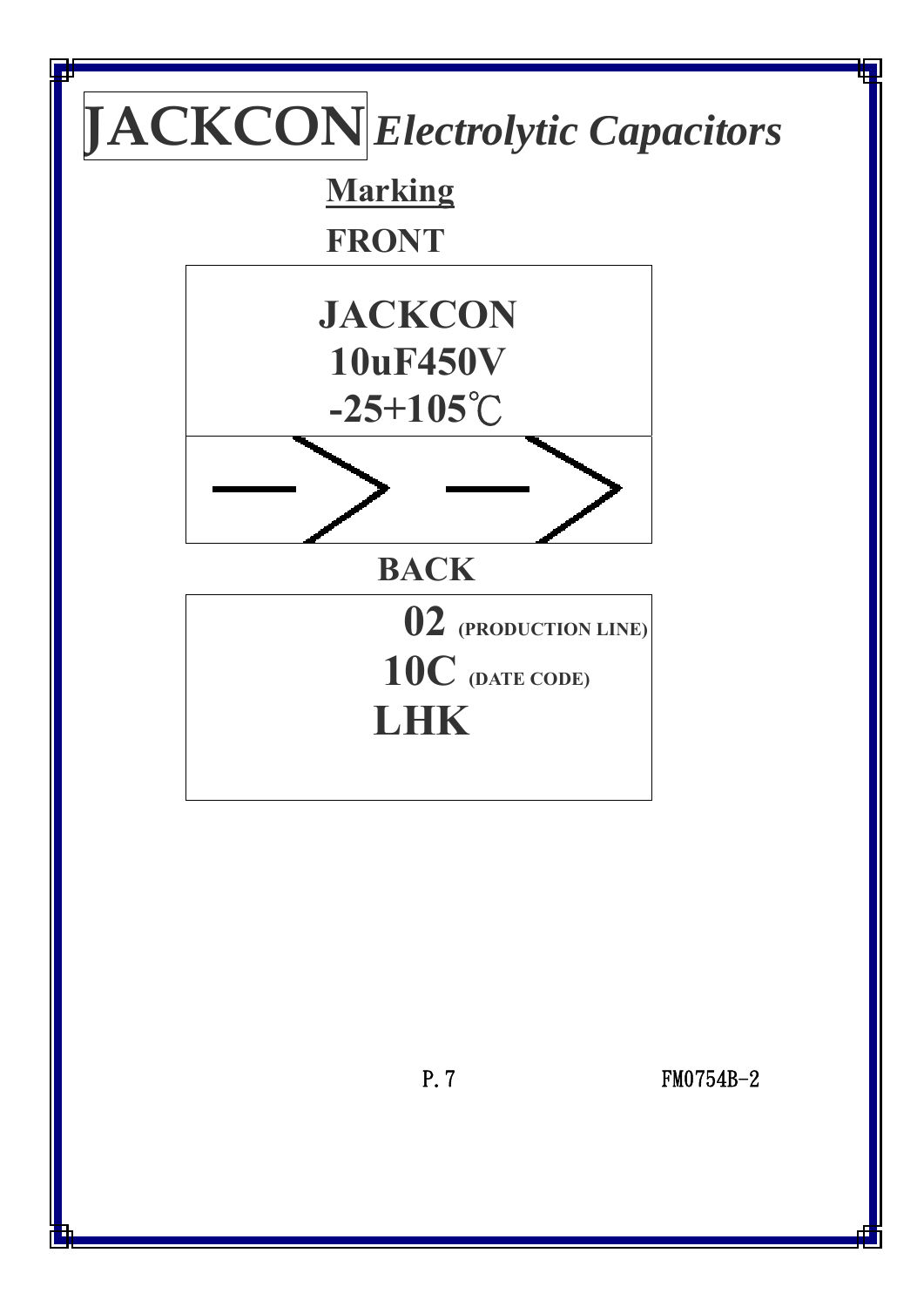

#### **Test Report** No. : CE/2009/C1159 Date : 2009/12/10 Page : 1 of 5

JACKCON CAPACITOR ELECTRONICS CO., LTD. 5F., NO. 90, SHING DE ROAD, SAN CHUNG CITY, TAIPEI HSIEN, TAIWAN

**The following sample(s) was/were submitted and identified by/on behalf of the client as :**

| Sample Description<br>Style/Item No.<br>Sample Receiving Date<br><b>Testing Period</b> | JACKCON ELECTROLYTIC CAPACITOR<br>÷.<br>AL. ELECTROLYTIC CAPACITORS FULL RANGE<br>2009/12/03<br>÷.<br>2009/12/03 TO 2009/12/10<br>÷.                                                                                                                         |
|----------------------------------------------------------------------------------------|--------------------------------------------------------------------------------------------------------------------------------------------------------------------------------------------------------------------------------------------------------------|
| <b>Test Requested</b>                                                                  | In accordance with the RoHS Directive 2002/95/EC, and its amendment<br>directives.                                                                                                                                                                           |
| <b>Test Method</b>                                                                     | With reference to IEC 62321: 2008<br>Procedures for the Determination of Levels of Regulated Substances in<br>Electrotechnical Products.                                                                                                                     |
|                                                                                        | Determination of Cadmium by ICP-AES.<br>(1)<br>Determination of Lead by ICP-AES.<br>(2)<br>(3) Determination of Mercury by ICP-AES.<br>Determination of Hexavalent Chromium by UV/Vis Spectrometry.<br>(4)<br>Determination of PBB and PBDE by GC/MS.<br>(5) |
| <b>Test Result(s)</b>                                                                  | ÷<br>Please refer to next page(s).                                                                                                                                                                                                                           |

my

Chenyu Kung / Operation Manager Signed for and on behalf of **SGS TAIWAN LTD. Chemical Laboratory - Taipei** 

Unless otherwise stated the results shown in this test report refer only to the sample(s) tested. This test report cannot be reproduced, except in full, without prior written permission of the Company.<br>除非另有說明,此報告結果僅對測試之樣品

This Test Report is issued by the Company under its General Conditions of Service printed overleaf or available on request and accessible at http://www.sgs.com/terms\_and\_conditions.htm. Attention is drawn to the limitation of liability, indemnification and jurisdiction issues defined therein. Any holder of this Test Report is advised that information contained hereon reflects the Company's findings<br>at the time of i from exercising all their rights and obligations under the transaction documents. Any unauthorized alteration, forgery or falsification of the content or appearance of this document is unlawful and offenders may be prosecuted to the fullest extent of the law.

SGS Taiwan Ltd.

台灣檢驗科技股份有限公司 Chemical-Taipei 33 WuChyuan Road, Wuku Industrial Zone, Taipei County, Taiwan /台北縣五股工業區五權路33號 **t** +886 (02)2299 3279 **f** + 886 (02)2299 3237 www.sgs.com

\*CE/2009/C1159\*CE/2009/C1159\*CE/2009/C1159\*CE/2009/CE/2009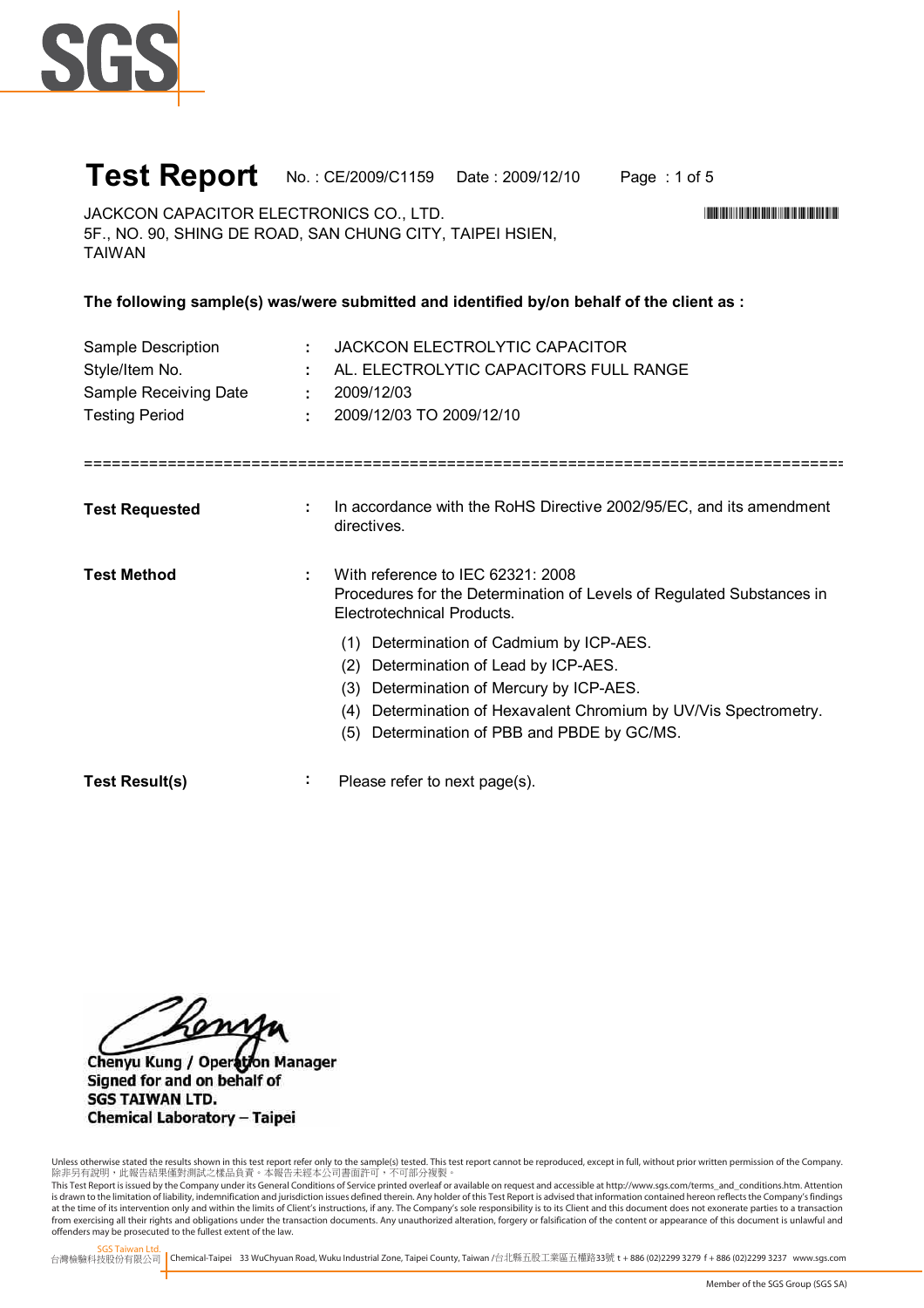

## **Test Report** No. : CE/2009/C1159 Date : 2009/12/10 Page : 2 of 5

JACKCON CAPACITOR ELECTRONICS CO., LTD. \*CE/2009/C1159\* 5F., NO. 90, SHING DE ROAD, SAN CHUNG CITY, TAIPEI HSIEN, TAIWAN

Test results by chemical method (Unit: mg/kg)

| Test Item (s):                | <b>Method</b> | <b>Result</b> | <b>MDL</b>     |
|-------------------------------|---------------|---------------|----------------|
|                               | (Refer to)    | <b>No.1</b>   |                |
| Cadmium (Cd)                  | (1)           | n.d.          | $\overline{2}$ |
| Lead (Pb)                     | (2)           | n.d.          | $\overline{2}$ |
| Mercury (Hg)                  | (3)           | n.d.          | $\overline{2}$ |
| Hexavalent Chromium Cr(VI) by | (4)           | n.d.          | $\overline{2}$ |
| alkaline extraction           |               |               |                |
| <b>Sum of PBBs</b>            | (5)           | n.d.          | $\blacksquare$ |
| Monobromobiphenyl             |               | n.d.          | 5              |
| Dibromobiphenyl               |               | n.d.          | 5              |
| Tribromobiphenyl              |               | n.d.          | 5              |
| Tetrabromobiphenyl            |               | n.d.          | 5              |
| Pentabromobiphenyl            |               | n.d.          | 5              |
| Hexabromobiphenyl             |               | n.d.          | 5              |
| Heptabromobiphenyl            |               | n.d.          | 5              |
| Octabromobiphenyl             |               | n.d.          | 5              |
| Nonabromobiphenyl             |               | n.d.          | 5              |
| Decabromobiphenyl             |               | n.d.          | 5              |
| <b>Sum of PBDEs</b>           |               | n.d.          |                |
| Monobromodiphenyl ether       |               | n.d.          | $\overline{5}$ |
| Dibromodiphenyl ether         |               | n.d.          | 5              |
| Tribromodiphenyl ether        |               | n.d.          | 5              |
| Tetrabromodiphenyl ether      |               | n.d.          | 5              |
| Pentabromodiphenyl ether      |               | n.d.          | 5              |
| Hexabromodiphenyl ether       |               | n.d.          | $\overline{5}$ |
| Heptabromodiphenyl ether      |               | n.d.          | 5              |
| Octabromodiphenyl ether       |               | n.d.          | $\overline{5}$ |
| Nonabromodiphenyl ether       |               | n.d.          | 5              |
| Decabromodiphenyl ether       |               | n.d.          | $\overline{5}$ |

#### **TEST PART DESCRIPTION:**

NO.1 : MIXED ALL PARTS

Note:  $1. \text{mg/kg} = \text{ppm}$ ;  $0.1 \text{wt}$ % =  $1000 \text{ppm}$ 

- 2. n.d. = Not Detected
- 3. MDL = Method Detection Limit
- 4. "-" = Not Regulated
- 5. The sample(s) was/were analyzed on behalf of the applicant as mixing sample in one testing. The above result(s) was/were only given as the informality value.

Unless otherwise stated the results shown in this test report refer only to the sample(s) tested. This test report cannot be reproduced, except in full, without prior written permission of the Company.<br>除非另有說明,此報告結果僅對測試之樣品

This Test Report is issued by the Company under its General Conditions of Service printed overleaf or available on request and accessible at http://www.sgs.com/terms\_and\_conditions.htm. Attention is drawn to the limitation of liability, indemnification and jurisdiction issues defined therein. Any holder of this Test Report is advised that information contained hereon reflects the Company's findings<br>at the time of i from exercising all their rights and obligations under the transaction documents. Any unauthorized alteration, forgery or falsification of the content or appearance of this document is unlawful and offenders may be prosecuted to the fullest extent of the law.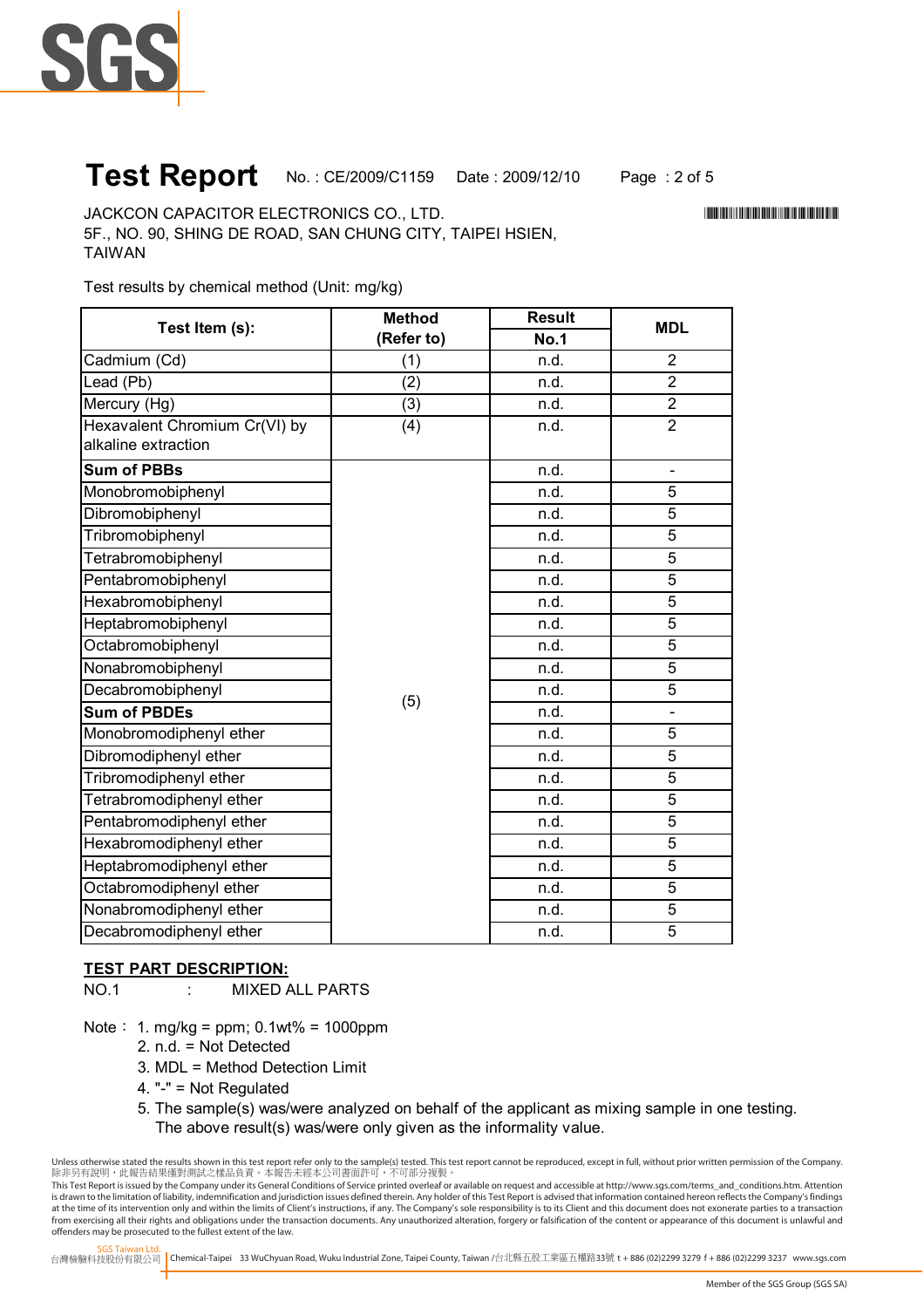

### **Test Report** No.: CE/2009/C1159 Date: 2009/12/10 Page: 3 of 5

\*CE/2009/C1159\*CE/2009/C1159\*CE/2009/C1159\*CE/2009/CE/2009

JACKCON CAPACITOR ELECTRONICS CO., LTD. 5F., NO. 90, SHING DE ROAD, SAN CHUNG CITY, TAIPEI HSIEN, TAIWAN

- 1) These samples were dissolved totally by pre-conditioning method according to below flow chart.  $(Cr^{6+}$  test method excluded)
- 2) Name of the person who made measurement: Climbgreat Yang
- 3) Name of the person in charge of measurement: Troy Chang



SGS Taiwan Ltd. 台灣檢驗科技股份有限公司 Chemical-Taipei 33 WuChyuan Road, Wuku Industrial Zone, Taipei County, Taiwan /台北縣五股工業區五權路33號 **t** +886 (02)2299 3279 **f** + 886 (02)2299 3237 www.sgs.com

Unless otherwise stated the results shown in this test report refer only to the sample(s) tested. This test report cannot be reproduced, except in full, without prior written permission of the Company.<br>除非另有說明,此報告結果僅對測試之樣品

This Test Report is issued by the Company under its General Conditions of Service printed overleaf or available on request and accessible at http://www.sgs.com/terms\_and\_conditions.htm. Attention is drawn to the limitation of liability, indemnification and jurisdiction issues defined therein. Any holder of this Test Report is advised that information contained hereon reflects the Company's findings at the time of its intervention only and within the limits of Client's instructions, if any. The Company's sole responsibility is to its Client and this document does not exonerate parties to a transaction from exercising all their rights and obligations under the transaction documents. Any unauthorized alteration, forgery or falsification of the content or appearance of this document is unlawful and offenders may be prosecuted to the fullest extent of the law.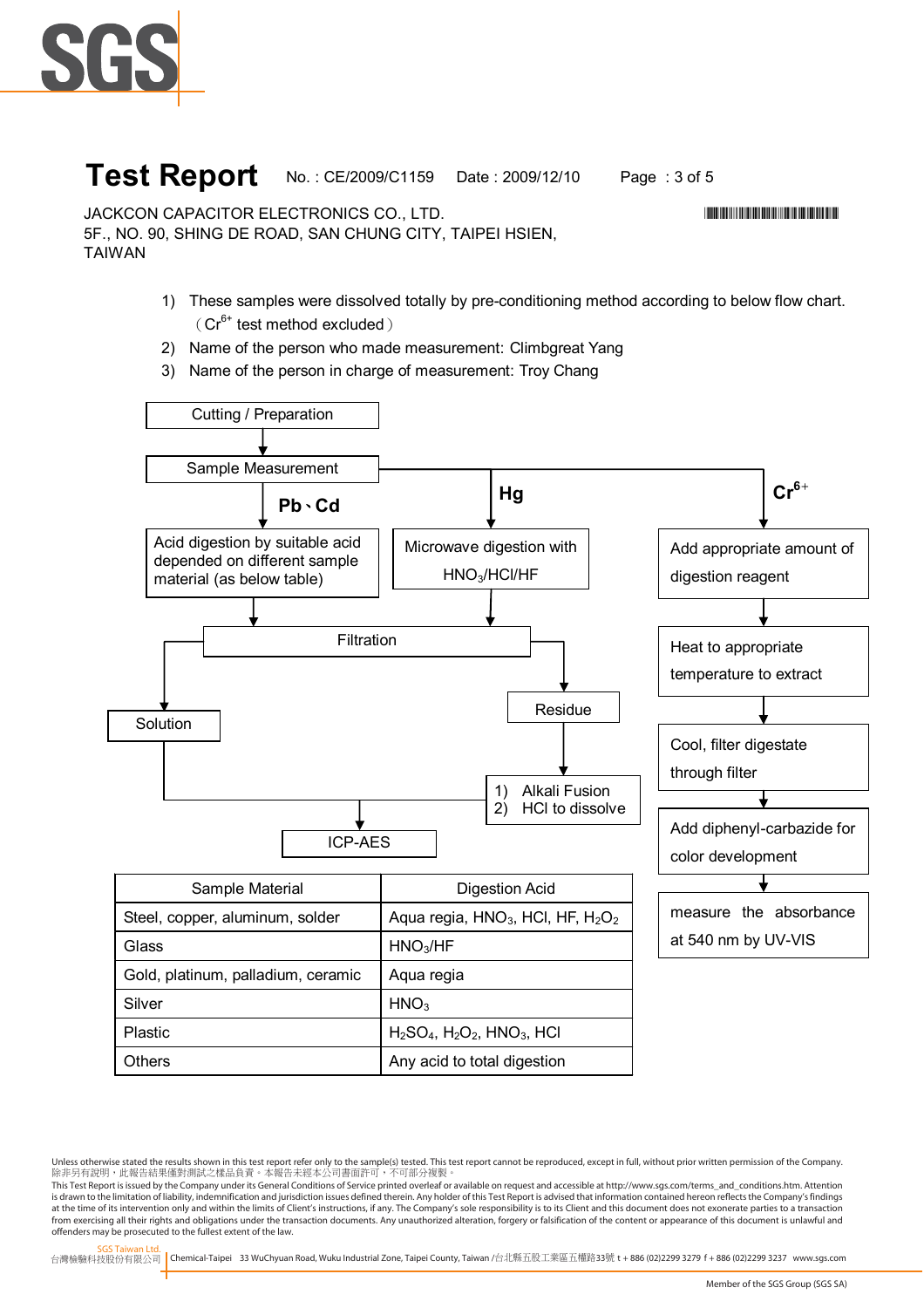

## **Test Report** No.: CE/2009/C1159 Date: 2009/12/10 Page: 4 of 5

JACKCON CAPACITOR ELECTRONICS CO., LTD. \*CE/2009/C1159\* 5F., NO. 90, SHING DE ROAD, SAN CHUNG CITY, TAIPEI HSIEN, TAIWAN

### **PBB/PBDE analytical FLOW CHART**

- 1) Name of the person who made measurement: Roman Wong
- 2) Name of the person in charge of measurement: Shinjyh Chen



Unless otherwise stated the results shown in this test report refer only to the sample(s) tested. This test report cannot be reproduced, except in full, without prior written permission of the Company.<br>除非另有說明,此報告結果僅對測試之樣品

This Test Report is issued by the Company under its General Conditions of Service printed overleaf or available on request and accessible at http://www.sgs.com/terms\_and\_conditions.htm. Attention is drawn to the limitation of liability, indemnification and jurisdiction issues defined therein. Any holder of this Test Report is advised that information contained hereon reflects the Company's findings<br>at the time of i from exercising all their rights and obligations under the transaction documents. Any unauthorized alteration, forgery or falsification of the content or appearance of this document is unlawful and offenders may be prosecuted to the fullest extent of the law.

SGS Taiwan Ltd. 台灣檢驗科技股份有限公司 Chemical-Taipei 33 WuChyuan Road, Wuku Industrial Zone, Taipei County, Taiwan /台北縣五股工業區五權路33號 **t** +886 (02)2299 3279 **f** + 886 (02)2299 3237 www.sgs.com